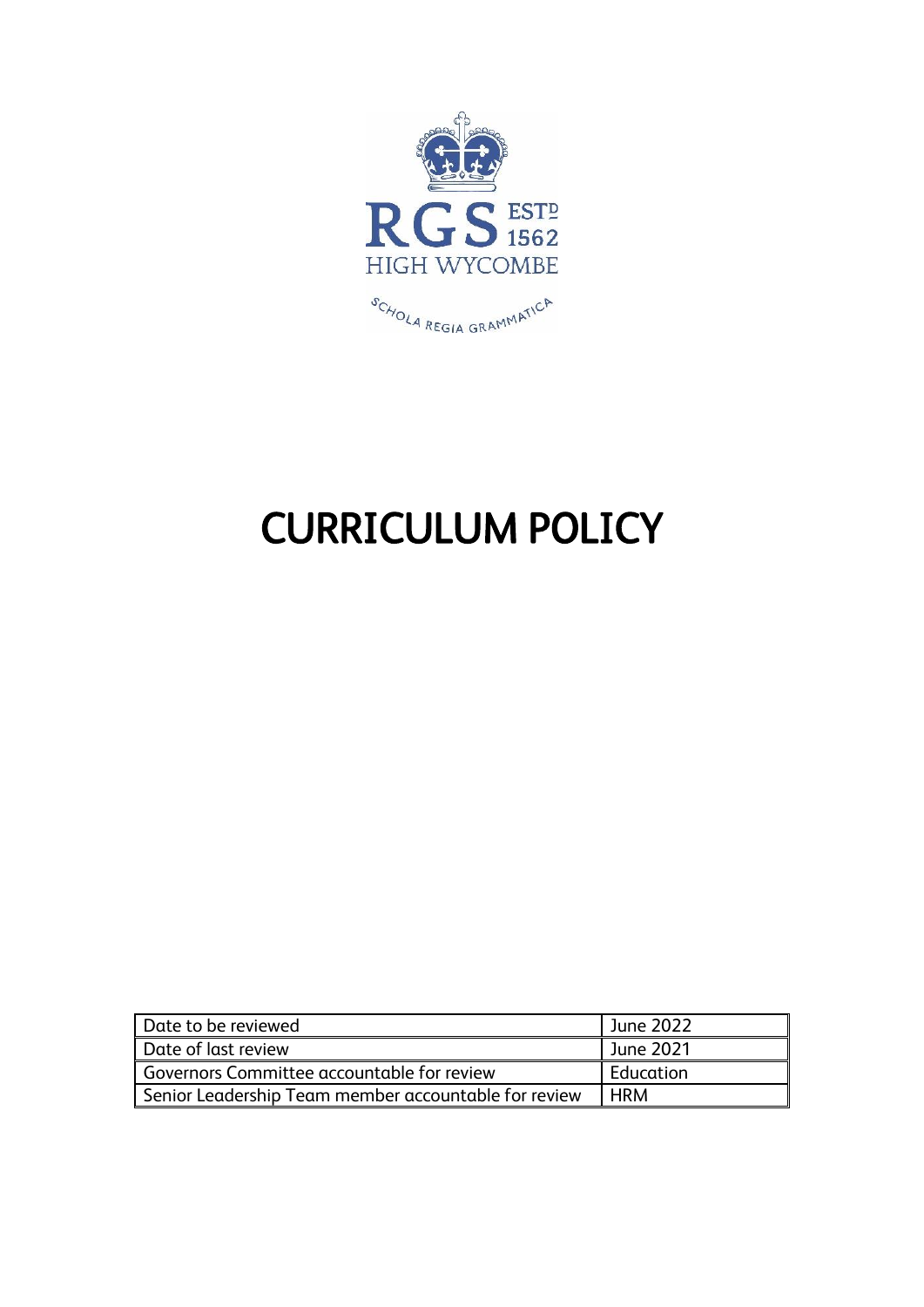The School believes that the RGS curriculum should provide an ambitious, challenging and stimulating experience for all students. High academic attainment and progress in addition to the development of well-rounded, confident and responsible young people are the core aims.

We believe that the term curriculum should be understood in its broadest sense and that it comprises all learning and other experiences planned for our students. Learning at the RGS is understood as knowledge retained in long-term memory which can be recalled with a sense of fluency, thus allowing our Ethos of Learning skills to flourish. This policy is organised by considering the intent of the curriculum, its implementation and how its impact is assessed. Departments ensure the School's curriculum intent is embedded securely and systemically across the school.

Whilst academies are not required to follow the National Curriculum, this Policy draws on the Ofsted framework.

# 1. Curriculum Intent

We have designed and structured a curriculum that:

- offers breadth and balance and inspires pupils to learn.
- is ambitious and designed to give all students, particularly disadvantaged students and students with SEND, the knowledge and cultural capital they need to succeed in life.
- is coherently planned and sequenced towards accumulating sufficient knowledge, understanding and skills for future learning and employment.
- allows our Ethos of Learning Skills to flourish and develops students as flexible and independent learners.
- is relevant, appropriate and engaging for students.
- allows knowledge to be assimilated into long-term memory allowing it then to be integrated into larger ideas.
- uses assessment well to help students embed and use knowledge fluently, or to check understanding and inform teaching.
- permits the development of ICT, numeracy and literacy across the curriculum.
- promotes students' spiritual, moral, cultural and social development and Fundamental British Values of democracy, the rule of law, individual liberty and mutual respect for and tolerance of those with different faiths and beliefs and for those without faith.
- helps each student gain a sense of self-worth and develop independence of thought and a questioning approach which challenges prejudice.
- helps to develop an understanding of personal, social and health issues such as drugs, sex and relationships and the importance of a healthy lifestyle.
- provides careers advice and guidance throughout a student's time at School.
- encourages students to take part in a wealth of co-curricular and enrichment opportunities.
- promotes student involvement in the wider community and encourages volunteering.
- provides an opportunity to celebrate and recognise achievement and success in academic subjects and in co-curricular activities.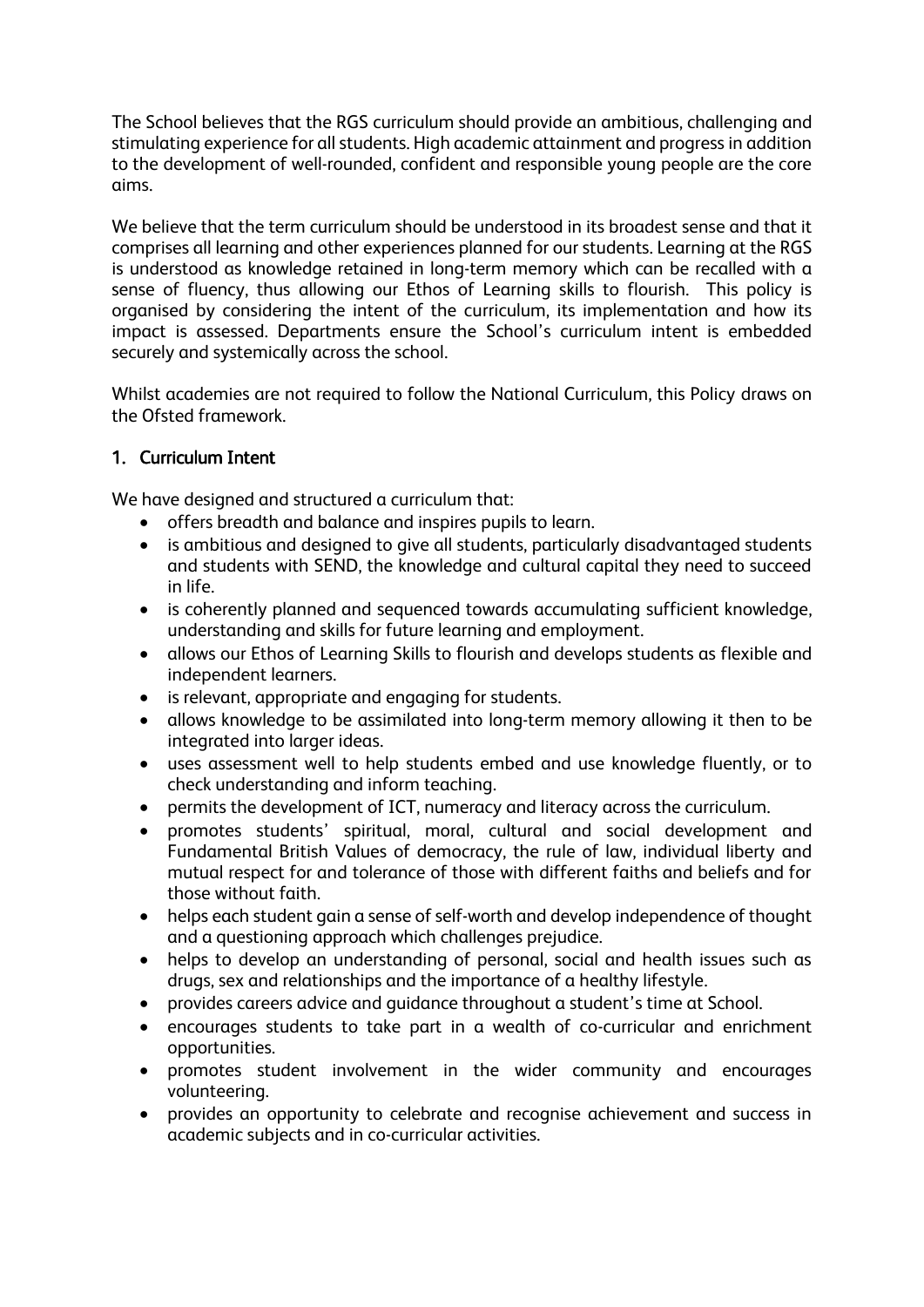# 2. Curriculum Implementation

## General principles

- In designing and implementing the curriculum, long and medium term thinking and planning is considered, including the rationale for curriculum sequencing.
- In addition to the formal taught curriculum, an extensive range of co-curricular activities designed to support and develop classroom learning and skills development are offered to all students. These include sports, music, clubs and societies, house competitions, subject enrichment activities and trips and visits abroad and within the UK.
- Aspects of Religious Education are covered through School assemblies. Where this may cause conflict, parents may request their child is withdrawn.
- There is an extensive programme of Careers education throughout a student's time at School.
- All lessons with the exception of Mathematics (Y9-13) and occasionally French (Y10- 11) are taught in mixed ability groups within the context of our academically selective intake.
- Students also follow a programme of Personal, Social, Health and Citizenship Education (PSHCE) throughout their time at School.
- The provision of subjects in all Key Stages is reviewed regularly. Any issues relating to a subject, or discussions of possible new subjects, are discussed by the Senior Team and with the Governors' Education Committee.

## The timetable

- The School operates a one-week timetable. There are 8 periods per day, each of which lasts for 35 or 40 minutes. There are 40 periods in each timetable cycle, the majority of which are double periods.
- Each morning has a 15-minute form period/registration (30 minutes on Thursdays). This is either followed (Y10-13) or preceded (Y7-9) by a 15-minute assembly.
- Afternoon registration is taken in Period 5.

#### Key Stage 3 (Years 7-9)

- Our curriculum is designed to allow all students to experience as wide a range of subjects in Years 7-9 as possible.
- In Year 7 all students study a broad curriculum of:
	- o English
	- o Mathematics
	- o Biology
	- o Chemistry
	- o Physics
	- o French
	- o Spanish
	- o German
	- o Latin
	- o Classical Civilisation
	- o History
	- o Geography
	- o Religious Studies
	- o Computer Science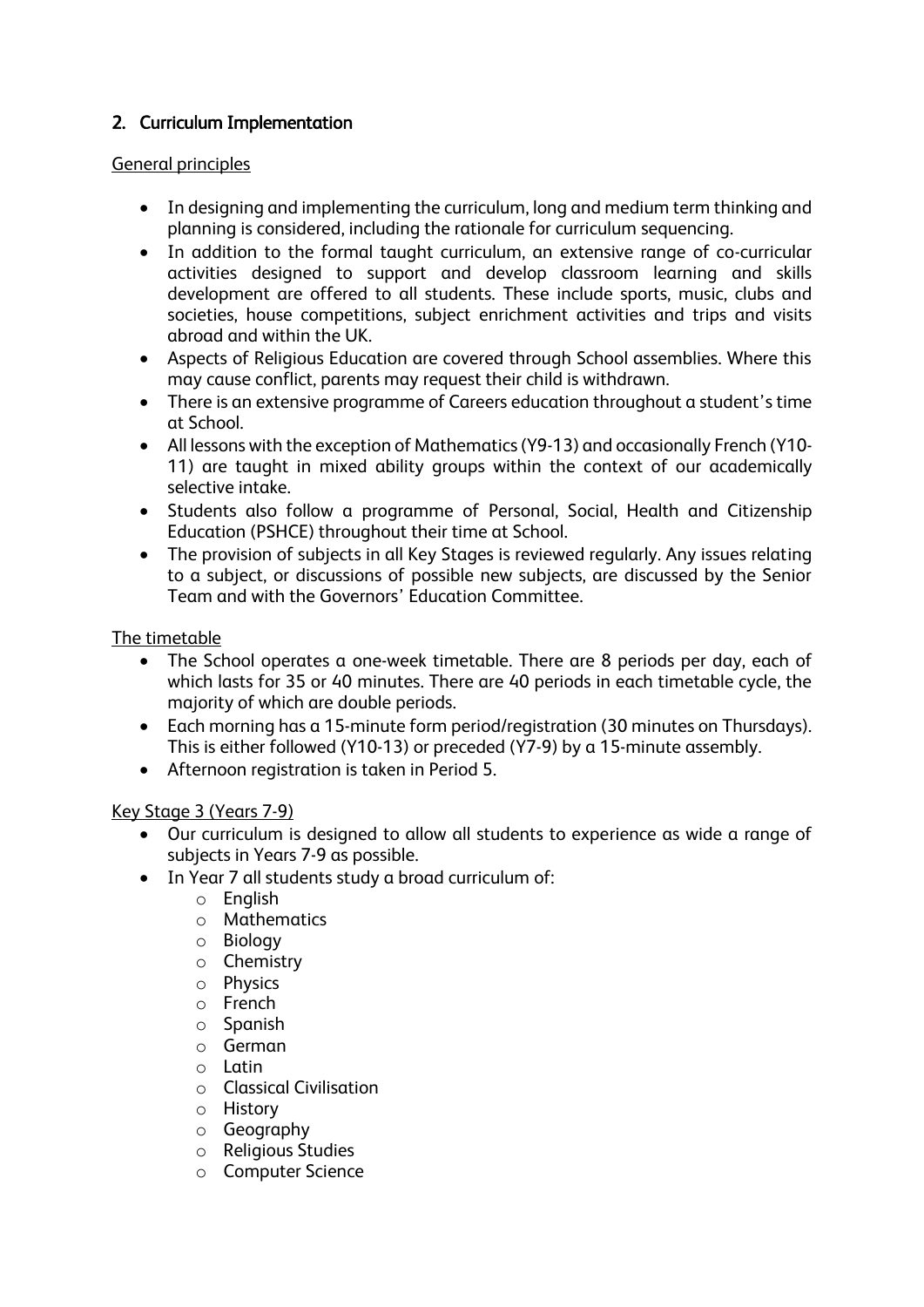- o Art
- o Design & Technology
- o Cookery
- o Music
- o Physical Education
- o Games
- o PSHCE
- In Years 8/9, Drama is added to the curriculum and students, whilst continuing to study French, choose to study for the two years one of:
	- o Latin
	- o Classical Civilisation
	- o German
	- o Spanish
- In Year 9 class sizes are smaller as the year group is divided into 8 teaching sets rather than 6 forms.
- All subjects are taught by subject specialists who teach the full 11-18 age range.

#### Key Stage 4 (Years 10-11)

- The curriculum remains broad in Key Stage 4. All students study 10 GCSEs unless there are major extenuating circumstances.
- The core curriculum subjects taken to GCSE are:
	- o English Language / Literature
	- o Mathematics
	- o Biology
	- o Physics
	- o Chemistry
	- o A modern language
	- o Geography or History
	- o Two further options from French, Spanish, German, History, Geography, Art (Fine), Art (Graphic Design), Music, DT, Computing, Religious Studies, Latin, Classical Civilisation, Physical Education
- In addition, all students follow courses in RE/Ethics, PSHCE, Careers, PE and Games.
- On Thursday Afternoons they take part in TAA, an enrichment programme which includes opportunities to be part of the CCF, volunteer for Social Service, play a new or different sport, learn a language or spend time on Art or Music.
- The vast majority achieve the English Baccalaureate.
- The School endeavours to meet the subject requests of all students; however, at times this may not be feasible, due to the constraints of the timetable.
- There is a huge range of co-curricular and enrichment activities beyond the formal curriculum and students are regularly encouraged to develop their transferable skills and 360 profile by trying new things and taking part in regular activities.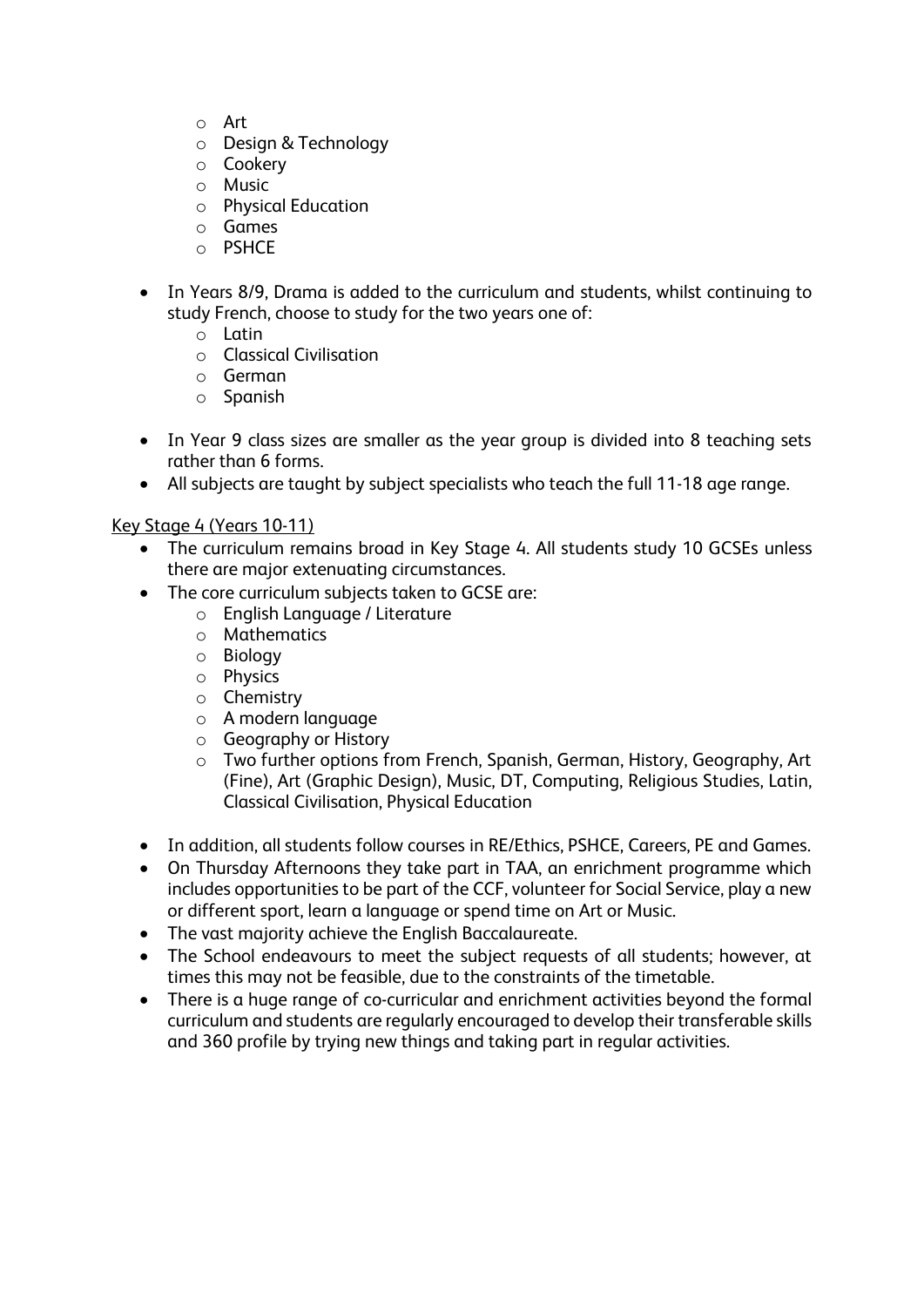Key Stage 5 (Year 12 and 13):

- All students start by studying four subjects with an optional enrichment subject in Year 12. This is to ensure a broad range of options, skills building and experiences and ample time to find out which are their best three.
- They continue with three or four subjects with an optional enrichment subject in Year 13.
- Year 12 students also follow a Games programme and supervised Private Study.
- Year 13 students also follow a PSHCE/Lecture programme.
- The subjects currently available are:
	- o Ancient History
		- o Art
		- o Biology
		- o Business Studies
		- o Chemistry
		- o Computer Science
		- o Design and Technology
		- o Economics
		- o English Literature
		- o French
		- o Further Mathematics
		- o Geography
		- o German
		- o History
		- o Latin
		- o Mathematics
		- o Music
		- o Physics
		- o Politics
		- o Psychology
		- o Spanish
		- o Sport (BTEC)
- The additional enrichment subjects currently available are:
	- o EPQ
	- o GCSE Italian
	- o Beginners Japanese
	- o Beginners Chinese
	- o CCF
	- o SLST
- All Sixth Formers are strongly encouraged to develop their 360 Profile through an extensive programme of co-curricular opportunities. These include volunteering, mentoring and school leadership, as well as all the activities available throughout the school.

## Adapting the curriculum for individual students

The Headmaster is responsible for the management of the curriculum by virtue of his office, and he delegates the day-to-day responsibility to the Assistant Head (Curriculum). In certain cases which will be supported by evidence the School recognises that there may be a need to adapt our stated curriculum to the specific needs of an individual. This will be managed in the first instance by the Assistant Head with advice from the Head of Year or SEN Manager. The Headmaster is the final arbiter.